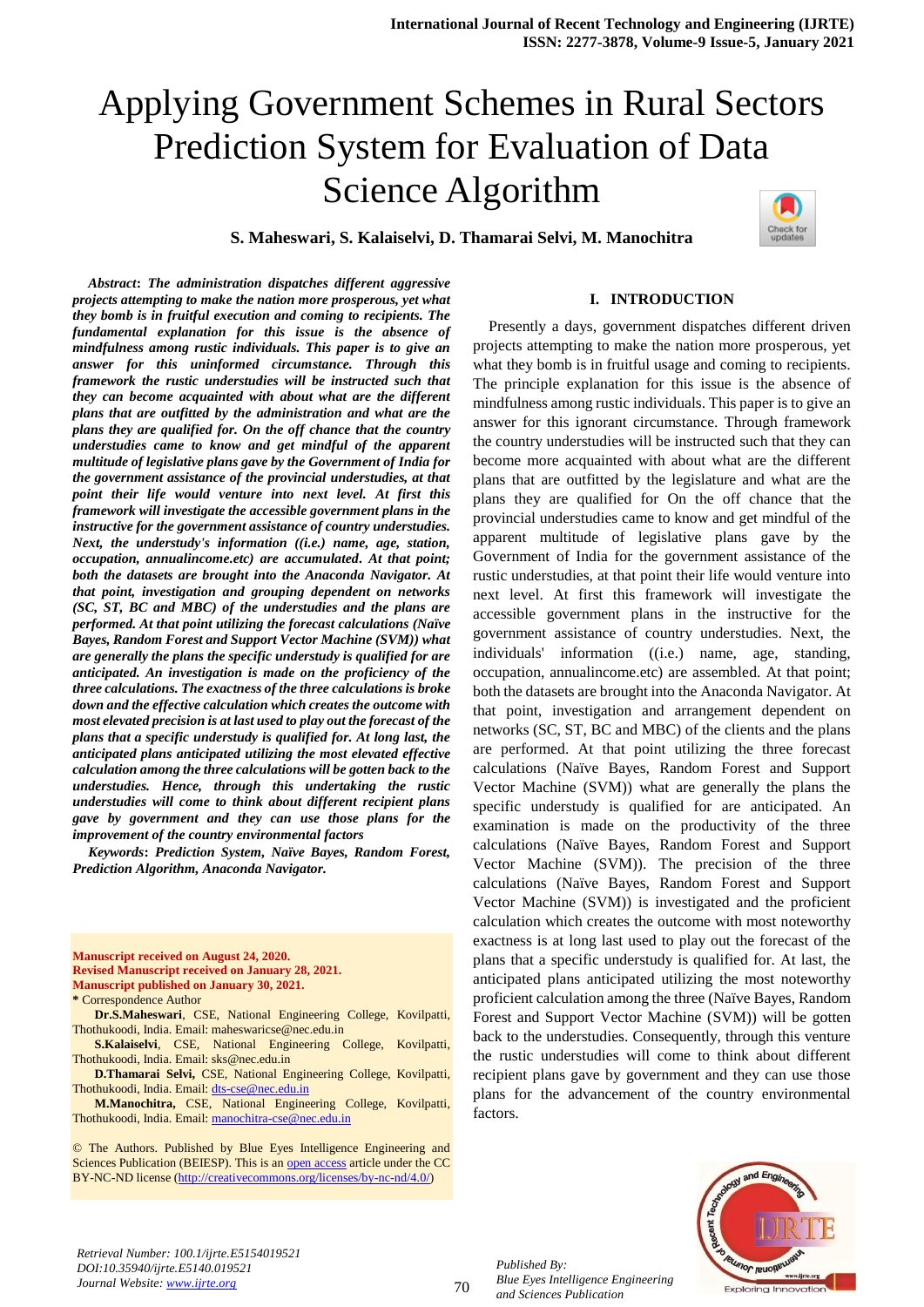## **A. Naïve Bayes Algorithm**

This calculation is a simple technique for building classifiers: models that set class marks to issue occurrences, spoken to as vectors of highlight esteems, where the class names are stressed from some limited set. There is anything but a lone calculation for preparing such classifiers, however a group of calculations dependent on a comparative standard: all credulous Bayes classifiers assume that the estimation of a particular characteristic is free of the estimation of some other property, given the class variable.

For example, an organic product might be viewed as an orange in the event that it is orange in shading, round, and around 10 cm in distance across. A Naive Bayesian calculation thinks about every one of these traits to give unequivocally to the likelihood that this natural product is an orange, paying little heed to any possible connections between's the shading, roundness, and measurement highlights. For certain sorts of likelihood models, Naive Bayes classifiers can be up gifted efficiently in a managed getting the hang of setting. In various continuous applications, variable assessment for innocent Bayes models uses the method of most extreme probability; in extra words, a solitary can work with the credulous Bayes model without gaining Bayesian likelihood or utilizing any Bayesian procedures.

# **B. Random Forest Algorithm**

A Random Forest calculation is a versatile, easy to use AI calculation that builds, even without hyper-boundary tuning, a prominent result a large portion of the cases. It is additionally one of the best used calculations, as its coherence and the component that it very well may be used for both order and relapse undertakings. Arbitrary Forest is a managed learning calculation. According to the name, it makes a woodland and makes it by one way or another irregular. The "backwoods" the calculation develops, is a gathering of Decision Trees, practically the entirety of the time up gifted with the "packing" technique. The general aim of the stowing strategy is that a mix of learning models expands the comprehensive outcome. Arbitrary woodland builds a few choice trees and consolidates them to get a more exact and stable forecast.

# **C. Support Vector Machince**

Throughout AI, uphold vector machines (SVMs, likewise uphold vector organizations) are managed learning models with comparing learning calculations that look at information utilized for characterization and relapse examination. Expressed a bunch of preparing models, each recognized as having a place with either of two classes, a SVM preparing calculation builds a model that allots new cases to one class or the other, making it a non-probabilistic twofold direct classifier (despite the fact that strategies, for example, Platt scaling stay alive to use SVM in a probabilistic characterization setting). A SVM model is a depiction of the example as focuses in space, planned so the cases of the various classes are partitioned by an unmistakable hole that is as wide as could reasonably be expected. Most recent occurrences are then planned into that equivalent space and anticipated to have a place with a gathering dependent on which purpose of the chink they fall. In consideration to executing straight characterization, SVMs can profitably play out a non-direct arrangement utilizing what is known as the bit stunt, in a roundabout way planning their take in contributions to high-dimensional component spaces.

# **II. PROBLEM STATEMENT**

As of now government dispatches different driven projects attempting to make our nation more prosperous, yet what they bomb is in effective usage and coming to recipients. A nation where ranchers actually end it all, absence of value training, and different danger of Indian culture – recounts a frustrating story that regardless of the presence of advancement plans, India is a long ways behind in making an amicable and prosperous society. The principle purpose for this issue is the absence of mindfulness among provincial individuals. Indian government spends almost Rs. 2 Lakh Cr on 100 leader programs zeroed in on scope of public assistance programs like MNREGS and Sarva Shiksha Abhiyan and other comparable plans. Practically 72% of the rustic family units in an overview held in 2011 for 7 states didn't know about the India's biggest lead program MGNREGS.

The legislature flops in making a mindful environment where individuals comprehend what the administration is accomplishing for them. On the off chance that little plans were reviewed, it may have delivered additionally frustrating outcomes. In the event that the rustic individuals came to know and get mindful of the apparent multitude of legislative plans gave by the Government of India for their government assistance, at that point their life would venture into next level. Consequently, this task is to give an answer for this unconscious circumstance by making the rustic individuals to get mindful about different recipient government plans and to use them in a successful manner.

# **III. PROBLEM STATEMENT**

[1] This paper proposed a comparative analysis of four machine learning algorithms i.e., J48-Naïve Bayes, Random Forest and Multilayer Perceptron is presented in this paper. For the attribute reduction, the CFSSubset Eval is used. It has been shown that J48 is performing best among all the algorithms for the detection of Dementia. From the paper it is clearly concluded that J48 decision tree is the effective among other machine learning algorithms to perform prediction.[2] proposed a Comparative Study of Different Machine Learning Algorithms for Disease Prediction. Using different machine learning algorithms and further based on the performance of these algorithms on two medical datasets i.e. breast cancer and diabetes; we conclude which machine learning algorithm is better for disease detection at early stage. From the paper it is clearly concluded that J48 decision tree is the effective among other machine learning algorithms to perform prediction. [3] Compares three of the most popular ML techniques commonly used for breast cancer detection and diagnosis, namely Support Vector Machine (SVM), Random Forest (RF) and Bayesian Networks (BN). From the paper it is clearly concluded that Random Forest is the

effective among other machine learning algorithms to perform prediction.

> *Blue Eyes Intelligence Engineering and Sciences Publication*

*Published By:*



*Retrieval Number: 100.1/ijrte.E5154019521 DOI:10.35940/ijrte.E5140.019521 Journal Website: www.ijrte.org*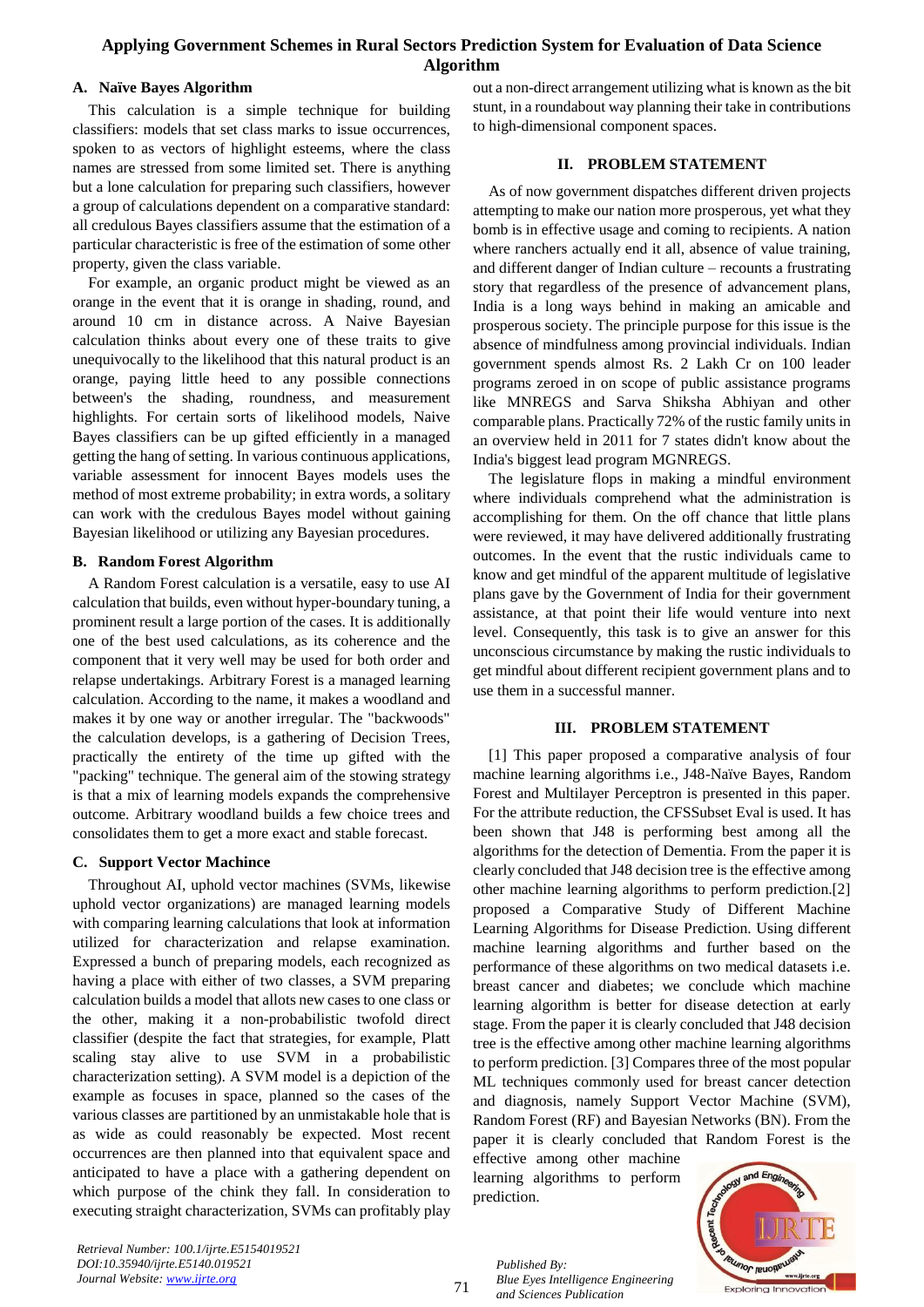[4] Proposed how to diagnose the disease asthma with Expert Systems, identifying using Machine learning algorithms such as Auto-associative memory neural networks, Bayesian networks, ID3 and C4.5. From the paper it is clearly concluded that J48 decision tree is the effective among other machine learning algorithms to perform prediction.[6]proposed a comparative study on Machine Learning Algorithms for Smart Manufacturing: Tool Wear Prediction Using Random Forests.

From the paper it is clearly concluded that the objective is to introduce a random forests (RFs)-based prognostic method for tool wear prediction as is effective among others in prediction. [8] Compares different techniques that can be used for each of these three subtasks and discusses the main advantages and disadvantages of each technique. From the paper it is clearly concluded that alternative methods for algorithm selection, such as the combined F-test 5x2 cross-validations and nested cross-validation, are recommended for comparing machine learning algorithms when datasets are small.

### **IV. PROPOSED DIAGRAM FOR THE PREDICTION SYSTEM**

Right now, there are different gainful government conspires that provincial individuals don't know about. This imaginative thought proposition is to give an answer for this ignorant circumstance. Through this framework the rustic individuals will be instructed such that they can become more acquainted with about what are the different plans that are outfitted by the administration and what are the plans they are qualified for. In this venture, at first we'll investigate the accessible government plans for the government assistance of provincial individuals. At that point we'll make a dataset utilizing the subtleties of the plans gathered. Next, we'll accumulate the understudy's information [(i.e.) name, age, standing, occupation, yearly pay of their parent.etc]. At that point; the understudy's dataset is made utilizing those subtleties gathered. At that point; both the datasets are brought into the Anaconda Navigator. At that point, we perform examination and order dependent on networks (SC, ST, BC and MBC) of the clients and the plans. At that point utilizing three expectation calculations (Naïve Bayes, Random Forest and Support Vector Machine (SVM)) the forecast framework will foresee what the plans the specific understudy is qualified for are. An investigation is made on the productivity of the three calculations (Naïve Bayes, Random Forest and Support Vector Machine (SVM)). The exactness of the three calculations (Naïve Bayes, Random Forest and Support Vector Machine (SVM)) is examined and the effective calculation which creates the outcome with most noteworthy precision is at long last used to play out the expectation of the plans that a specific understudy is qualified for. At last, the anticipated plans anticipated utilizing the most noteworthy effective calculation among the three (Naïve Bayes, Random Forest and Support Vector Machine (SVM)) will be gotten back to the understudies. Subsequently, through this task the country understudies will come to think about different recipient plans gave by government and they can see what the plans everyone is qualified for are for the most part and they can use those plans for the improvement of the provincial environmental factors.

## **A. Module 1: Preprocessing**

In this module the different government plans gave by the administration of India for the government assistance of country individuals (for example the country understudies) are investigated. At that point, utilizing those plans 2 datasets (understudy dataset which contain understudy subtleties and plans dataset which contain the subtleties of the administration plans) will be made and brought into the Anaconda Navigator. The understudy dataset comprises of traits as name, age, instructive classification, leading group of college, network, sexual orientation, parent's occupation

,parent's income,day researcher hosteller, genuinely tested, merit understudy and endeavors (the quantity of endeavors a specific understudy take to handle a class). The understudy dataset comprises of 13 ascribes and 510 examples. While, the plans dataset comprises of the qualities, for example, conspire name, instructive class, leading body of college, endeavors, parent's occupation, parent's pay, day researcher hosteller, additional inclination for incapacity, additional inclination for merit understudies, additional inclination for young ladies, grant sum and age. The plans dataset comprises of 13 ascribes and 40 occurrences. Later these put away two datasets will be utilized for examination, grouping and expectation framework.



**Fig. 1 Proposed diagram for the prediction system**

## **B. Module 2: Data Transformation**

Boa constrictor Navigator (utilizing the plan and understudy subtleties dataset) does the function of information change through the assistance of specialists. It has bidirectional relationship with gathering client subtleties and plans (dataset) and the expectation framework. Utilizing Anaconda Navigator, we perform investigation and order dependent on networks (SC, ST, BC and MBC) of the clients and the plans. It sends the information and returns the outcomes to the suitable modules.

#### **C. Module 3: Prediction System**

From the information got from the Anaconda Navigator (datasets), the expectation framework looks at the understudy subtleties from the understudy dataset with the plans from the plans dataset and predicts the resultant plans alongside the

subtleties which the understudy is qualified for by utilizing the three forecast calculations.

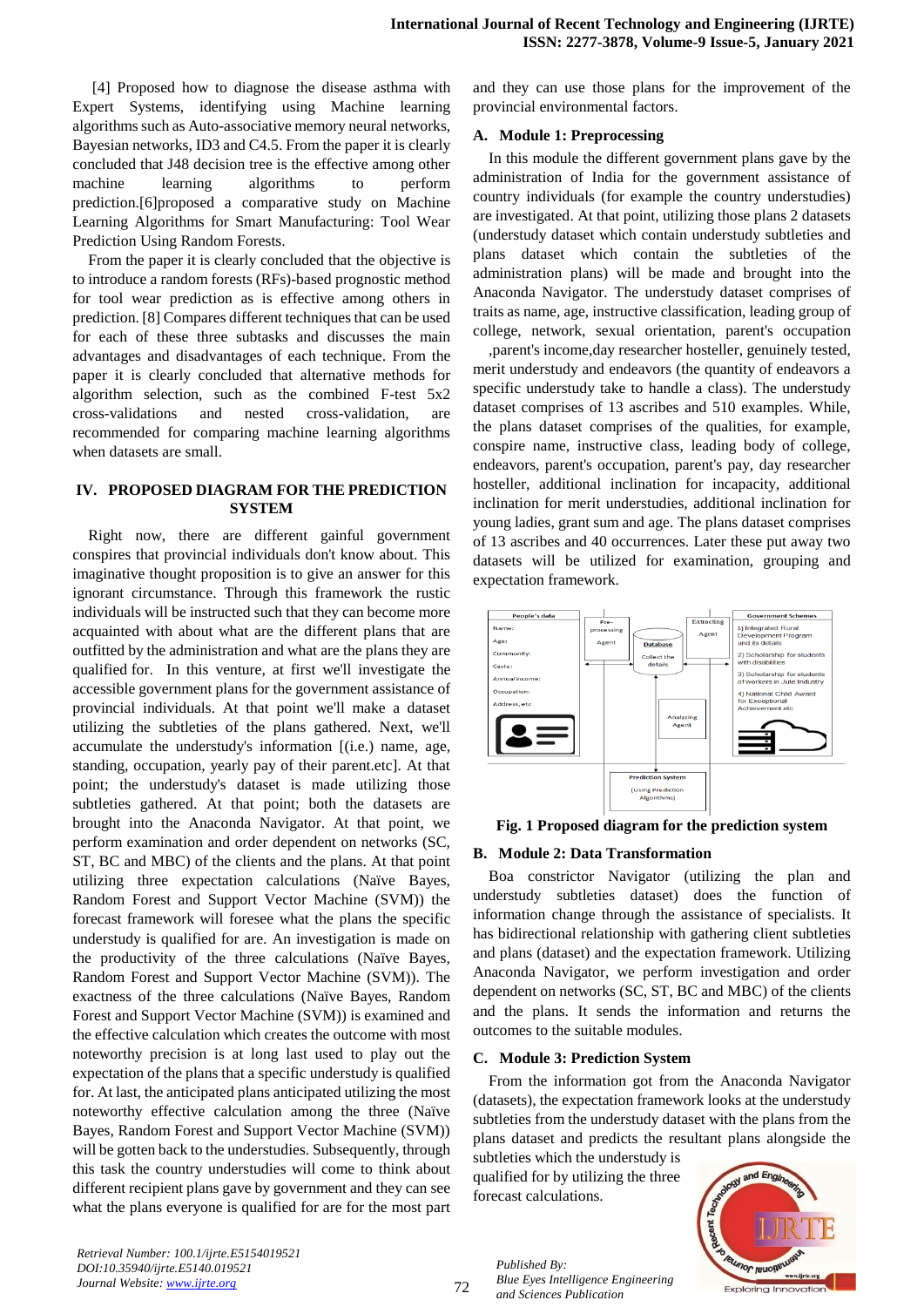- Naïve Bayes Algorithm
- Random Forest
- Support Vector Machine (SVM)

# **D. Module 4: Outcome Delivery**

The plans anticipated by the forecast framework will be gotten back to the client through the examining specialist. At long last, the anticipated plans anticipated utilizing the most elevated proficient calculation among the three (Naïve Bayes, Random

Forest and Support Vector Machine (SVM)) will be gotten back to the understudies. The ultimate result comprising of the apparent multitude of qualified plans alongside its subtleties will be gotten back to the understudy

# **V. IMPLEMENTATION**

# **A. Data Collection**

Define abbreviations and acronyms the first time they are used in the text, even after they have been defined in the abstract. Abbreviations such as IEEE, SI, MKS, CGS, sc, dc, and rms do not have to be defined. Do not use abbreviations in the title or heads unless they are unavoidable.

At first in this paper the different government plans gave by the legislature of India for the improvement of the country understudies are inspected and utilizing those plans, two datasets are made. The first dataset is the understudy dataset which contains the traits, for example, name, age, instructive classification, leading body of college, network, sex, parent's occupation ,parent's income ,day researcher hosteller, genuinely tested, merit understudy and endeavors (the quantity of endeavors a specific understudy take to handle a class). The understudy dataset comprises of 13 ascribes and 510 occasions. Hardly any example cases of the first dataset (understudy dataset) are referenced beneath in table I.

The following dataset is the plans dataset which comprises of the qualities, for example, plot name, instructive class, leading body of college, endeavors, parent's occupation, parent's pay, and day researcher hosteller, additional inclination for handicap, additional inclination for merit understudies, and additional inclination for young ladies, grant sum and age. The plans dataset comprises of 13 credits and 40 cases. Hardly any example occasions of the second dataset (plans dataset) is referenced underneath in table II.

## **B. Data Transformation**

The collected two datasets are then imported into the Anaconda navigator using the functions such as numpy, pandas, matplotlib. pyplot, seaborn and mpl\_toolkits. While importing the two datasets (student dataset and schemes dataset) the datasets are encoded into Latin format.

These stored two datasets are used for analysis, classification and prediction system. In the analysis phase the mean value and standard deviation value are calculated using the following formulae.

| Mean= $(\Sigma x_i) / n$                              | Equation $(1)$ |
|-------------------------------------------------------|----------------|
| Standard Deviation= $\sqrt{\sum (x-x)/\sqrt{n}}$      | Equation $(2)$ |
| The instances in the table 3 and 4, Mean and standard |                |

deviation are obtained using the equation (1) and equation (2).

The figure 2 envisions the analysis done based on the number of educational schemes a particular community consists of.



## **Fig.2 Analysis of number of educational schemes in each community**

The x-axis of the figure 2 envisions the various communities of the students such as SC, ST, MBC and BC, whereas the y-axis of the figure 2 envisions the number of educational schemes for each community. From the figure 2 it is intelligible that there are around 10 educational schemes for each community students. The educational schemes for the SC and ST students are Pre-Matric Scholarship to the SC Students studying in classes IX & X, Pre-Matric Scholarships to the Children of those Engaged in occupations involving cleaning and prone to health hazards, Post-Matric Scholarship for SC students , Up gradation Of Merit Of SC Students, National Overseas scholarship, Central Sector Scholarship of Top Class Education for SC Students, National Fellowship for Scheduled Caste Students, BABU JAGJIVAN RAM CHHATRAWAS YOJANA, Free Coaching Scheme for SC and Credit Enhancement Guarantee Scheme for the Transfer of the state of educational schemes of the whereas the y-axis of communities of the whereas the y-axis educational schemes is intelligible that the each community schemes of examples of examples of the Children of



*Retrieval Number: 100.1/ijrte.E5154019521 DOI:10.35940/ijrte.E5140.019521 Journal Website: www.ijrte.org*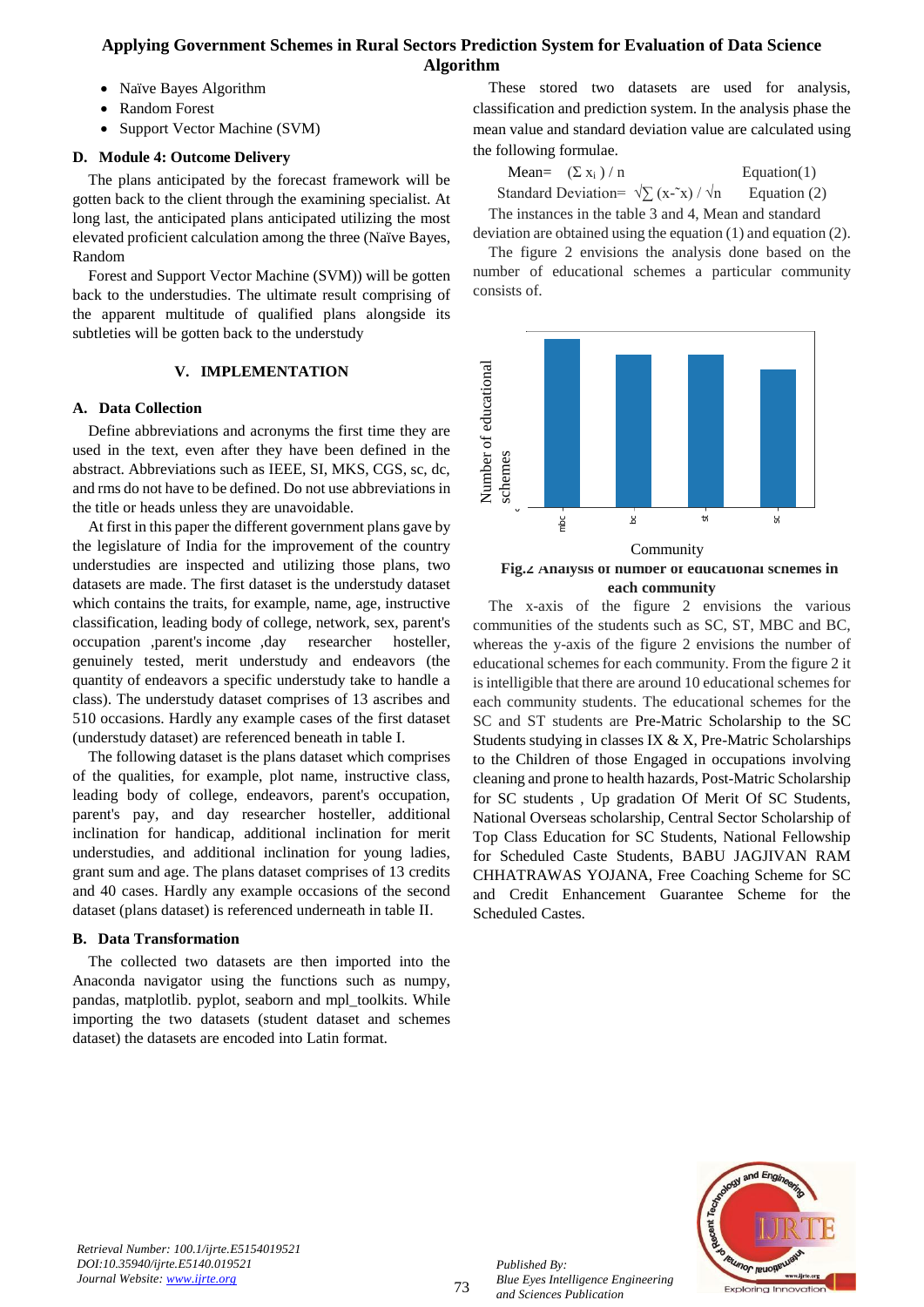| name     | age | educational<br>category | board of<br>university | Comm<br>unity | <b>Gender</b>    | parents<br>occupation   | parents<br>income | day<br>scholar<br>hosteller | physicall<br>y<br>challeng<br>ed | merit<br>student | atte<br>mpts |
|----------|-----|-------------------------|------------------------|---------------|------------------|-------------------------|-------------------|-----------------------------|----------------------------------|------------------|--------------|
| Malika   | 14  | Pre-Matric              | Govt                   | <b>SC</b>     | $\boldsymbol{F}$ | Match<br>Industry       | 40000             | Day scholar                 | N <sub>o</sub>                   | Yes              |              |
| Aspathi  | 8   | Pre-Matric              | Govt<br>Aided          | <b>SC</b>     | F                | Painter                 | 50000             | Day scholar                 | N <sub>o</sub>                   | No               | 2            |
| Aarthi   | 5   | Pre-Matric              | Govt                   | <b>MBC</b>    | F                | Colli                   | 20000             | Day scholar                 | N <sub>o</sub>                   | No               |              |
| Barani   | 16  | Post-Matric             | Govt                   | BC            | M                | Milk<br><b>Buisness</b> | 70000             | Hostellar                   | N <sub>o</sub>                   | Yes              |              |
| Pradeesh | 17  | Post-Matric             | Govt                   | <b>ST</b>     | M                | Colli                   | 15000             | Dayscholar                  | Yes                              | N <sub>0</sub>   |              |

# **Table: II Schemes dataset**

| <b>Scheme Name</b>                                                                                                                                | Educational<br>category | University<br>Boardof     | Attempts     | Occupation<br>Parents                                                | ParentsIncome           | scholar/<br>Hosteller<br>Day | Extrapreference<br>for disability | Extrapreference<br>for merit<br>students | Preference for<br>Extra<br>girls | Scholarship<br>amount  | Age                     |
|---------------------------------------------------------------------------------------------------------------------------------------------------|-------------------------|---------------------------|--------------|----------------------------------------------------------------------|-------------------------|------------------------------|-----------------------------------|------------------------------------------|----------------------------------|------------------------|-------------------------|
| Pre-Matric<br>Scholarship to<br>the SC<br><b>Students</b><br>studying in<br>classes IX & X                                                        | Pre-<br>Matric          | Govt and<br>Govt<br>Aided | $\mathbf{1}$ | Any<br>Occcupation                                                   | 25000<br>$\overline{0}$ | Any<br>Category              | N <sub>o</sub>                    | N <sub>0</sub>                           | N <sub>o</sub>                   | 1525                   | <b>Not</b><br>Mentioned |
| Pre-Matric<br>Scholarships<br>to the Children<br>of those<br>Engaged in<br>occupations<br>involving<br>cleaning and<br>prone to health<br>hazards | Pre-<br>Matric          | Govt and<br>Govt<br>Aided |              | Manual<br>Savangers, tann<br>ers, Flayers, Ha<br>zordous<br>Cleaning | $\theta$                | Any<br>Category              | N <sub>0</sub>                    | N <sub>o</sub>                           | N <sub>o</sub>                   | 1700                   | <b>Not</b><br>Mentioned |
| Incentives for<br>Rural<br>MBC/DNC<br>girl students                                                                                               | Pre-<br>Matric          | Govt and<br>Govt<br>Aided |              | Any<br>Occcupation                                                   | 25000                   | Any<br>Category              | N <sub>o</sub>                    | N <sub>o</sub>                           | Yes                              | 500-1000<br>per year   | <b>Not</b><br>Mentioned |
| Boarding<br>Grants                                                                                                                                | Pre-<br>Matric          | Private<br>only           |              | Any<br>Occcupation                                                   | 50000                   | Hostellar                    | No                                | N <sub>o</sub>                           | No                               | $2000$ per<br>year     | <b>Not</b><br>Mentioned |
| Free Hostels<br>Scheme                                                                                                                            | Pre-<br>Matric          | Govt and<br>Govt<br>Aided | $\mathbf{1}$ | Any<br>Occcupation                                                   | 50000                   | Hostellar                    | N <sub>o</sub>                    | N <sub>o</sub>                           | N <sub>o</sub>                   | Free<br>Hostel<br>Fees | <b>Not</b><br>Mentioned |

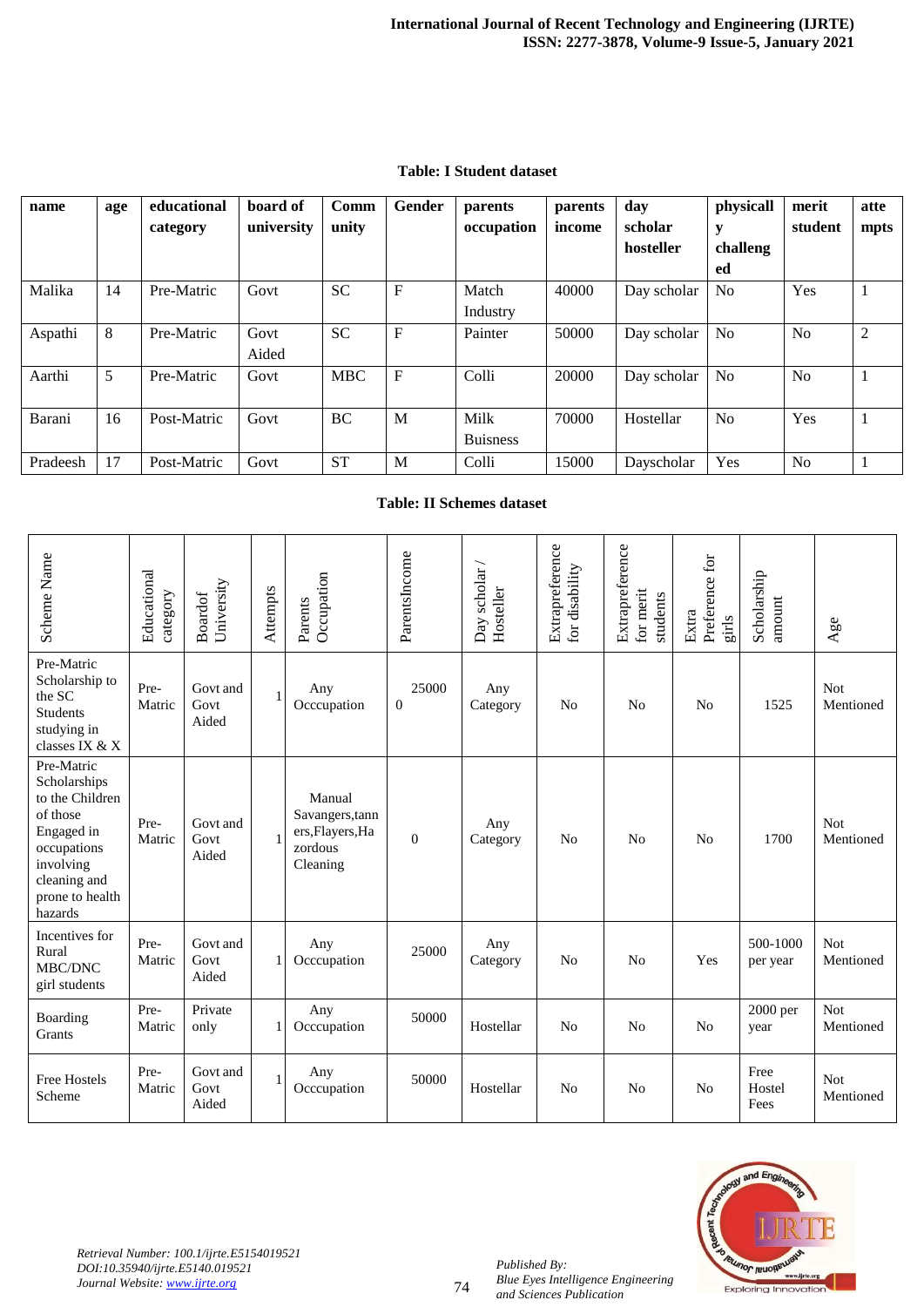| Table III Analysis of the student and schemes datas |  |  |  |  |  |  |
|-----------------------------------------------------|--|--|--|--|--|--|
|-----------------------------------------------------|--|--|--|--|--|--|

| In [1]: import numpy as mp |                |                | import pandas as pd<br>import seaborn as sns<br>import mpl toolkits<br>%matplotlib inline |    |    | import matplotlib.pyplot as plt                                                                                                         |      |                   |     |    |   |         |                |        |        |                                                                                               |                |
|----------------------------|----------------|----------------|-------------------------------------------------------------------------------------------|----|----|-----------------------------------------------------------------------------------------------------------------------------------------|------|-------------------|-----|----|---|---------|----------------|--------|--------|-----------------------------------------------------------------------------------------------|----------------|
|                            |                |                |                                                                                           |    |    | In [2]: student = pd.read csv("D:\student.csv",encoding="latin-1')                                                                      |      |                   |     |    |   |         |                |        |        |                                                                                               |                |
|                            |                |                |                                                                                           |    |    | In [3]: schemes = pd.read csv("D:\schemes.csv",encoding="latin-1')                                                                      |      |                   |     |    |   |         |                |        |        |                                                                                               |                |
| In [4]: student.head()     |                |                |                                                                                           |    |    |                                                                                                                                         |      |                   |     |    |   |         |                |        |        |                                                                                               |                |
| Out[4]:                    |                | <b>Sho</b>     |                                                                                           |    |    | name   age   educationalcategory                                                                                                        |      |                   |     |    |   |         |                |        |        | boardofuniversity community gender parentsoccupation parentsincome dayscholarhosteller physi- |                |
|                            | 0 <sup>1</sup> |                | Malika                                                                                    | 14 |    | Pre-Matric                                                                                                                              | Govt |                   | SC. |    | F |         | Match Industry | 40,000 |        | Dayscholar                                                                                    | No             |
|                            |                | 1 <sup>2</sup> | Aspathi                                                                                   | 18 |    | Pre-Matric                                                                                                                              |      | <b>Govt Aided</b> | SC. |    | F | Painter |                | 50,000 |        | Dayscholar                                                                                    | N <sub>0</sub> |
|                            |                | 23             | Saranya 10                                                                                |    |    | Pre-Matric                                                                                                                              | Govt |                   | SC. |    | F | Colli   |                | 15,000 |        | Dayscholar                                                                                    | N <sub>0</sub> |
|                            |                | 3 <sub>4</sub> | Malathi                                                                                   | 12 |    | Pre-Matric                                                                                                                              | Govt |                   | SC. |    | Ė | Colli   |                | 20,000 |        | Dayscholar                                                                                    | No             |
|                            |                | 45             | Kanirai                                                                                   | 16 |    | <b>Post-Matric</b>                                                                                                                      | Govt |                   | SC. |    | M | Colli   |                | 25,000 |        | Dayscholar                                                                                    | No             |
|                            |                |                |                                                                                           |    |    |                                                                                                                                         |      |                   |     |    |   |         |                |        |        |                                                                                               |                |
| In [5]: student.tail()     |                |                |                                                                                           |    |    |                                                                                                                                         |      |                   |     |    |   |         |                |        |        |                                                                                               |                |
| $Out[5]$ :                 |                |                |                                                                                           |    |    |                                                                                                                                         |      |                   |     |    |   |         |                |        |        |                                                                                               |                |
|                            |                |                | <b>SNO</b>                                                                                |    |    | name   age   educationalcategory   boardofuniversity   community   gender   parentsoccupation   parentsincome   dayscholarhosteller   p |      |                   |     |    |   |         |                |        |        |                                                                                               |                |
|                            | 97             |                | Sasi<br>98<br>Kumar                                                                       |    | 17 | Post-Matric                                                                                                                             |      | Govt              |     | RC |   | M       | Colli          |        | 20,000 | Dayscholar                                                                                    | N              |

**Table IV Analysis of the student and schemes datasets**

|            | <b>Attempts</b> | <b>Parentsincome</b> |
|------------|-----------------|----------------------|
| Count      | 40              | 40,000,000           |
| Mean       |                 | 118750               |
| Std        | 0               | 168110.73            |
| Min        |                 |                      |
| 25%        |                 |                      |
| 50%        |                 | 50000                |
| <b>75%</b> |                 | 212500               |
| Max        |                 | 600000               |

The educational schemes for the MBC and BC students are Reimbursement of Tuition fees to students in Govt. /Govt. Aided English Medium Schools, Reimbursement of Special Fees, Examination Fees Reimbursement, Post-matric Scholarships, Free Education Schemes, Scheme for Hostellers, Incentives for Rural MBC/DNC girl students, Free Hostels Scheme, Boarding Grants and Pre-Matric scholarship scheme. The figure 3 envisions the result which is obtained from the analysis done on the different communities (SC, ST, MBC, BC) of the 102 students in the student dataset and their parent's annual income.





The x-axis of the figure 3 envisions the various communities of the students such as SC, ST, MBC and BC, whereas the y-axis of the figure 3 envisions the annual income of the parents of the rural students.

#### **C. Analysis of Prediction System**

From the data obtained from the Anaconda Navigator (datasets), the prediction system compares the student details from the student dataset with the schemes from the schemes dataset and predicts the resultant schemes along with the details which the student is eligible for by using the two prediction algorithms (Naïve Bayes Algorithm and Random Forest).

The prediction system process can be explained with an instance. Consider the student Malika in the student dataset is going to apply for the government schemes in the educational domain. During this process in the prediction system phase initially the particular student's age who is going to apply for the government schemes in the educational category is obtained. Malika's age (14) is given to the prediction system. Then the particular student's community (SC/ST/MBC/BC) is obtained. Malika's community (SC) is obtained from the user. Followed by the community detail the gender (Male/Female) of that particular student and the number of attempts (1 or 2) the student take to pass that particular class are obtained. Malika's gender (Female) and attempts she took (1) is obtained from the user.

results.<br>
Example 1.0000<br>
1.0000<br>
1.0000<br>
1.0000<br>
1.5.000<br>
1.5.000<br>
1.5.000<br>
1.5.000<br>
1.5.000<br>
1.5.000<br>
1.5.000<br>
1.6.000<br>
1.6.000<br>
1.6.000<br>
1.6.000<br>
1.6.000<br>
1.6.000<br>
1.6.000<br>
1.6.000<br>
1.6.000<br>
1.6.000<br>
1.6.000<br>
1.6.000<br> Next the educational category (Accounting and Finance/Agricultural Sciences and Medicine/Any Category/Commerce/Engineering and Management/Entrepreneurship/Humanities and Social Science/Law or Engineering/M Phil/Medical/PhD/Post Matric/Pre Matric/Post matric and Pre Matric/Pure Sciences and Applied Sciences/UG Only) of that particular student is obtained. Malika's educational category (Pre Matric) is obtained from the user. Next the board of university (Govt or Private/Institution of Excellence/Govt and Govt Aided/Govt and Govt Aided English Medium/Private only/Govt only) of the particular student is obtained. Malika's board of university (Govt only) is obtained from the user. Then the parent's occupation (Any Occupation/Manual Scavengers/tanners/Flayers/Hazardous Cleaning) of the particular student is obtained.



*Retrieval Number: 100.1/ijrte.E5154019521 DOI:10.35940/ijrte.E5140.019521 Journal Website: www.ijrte.org*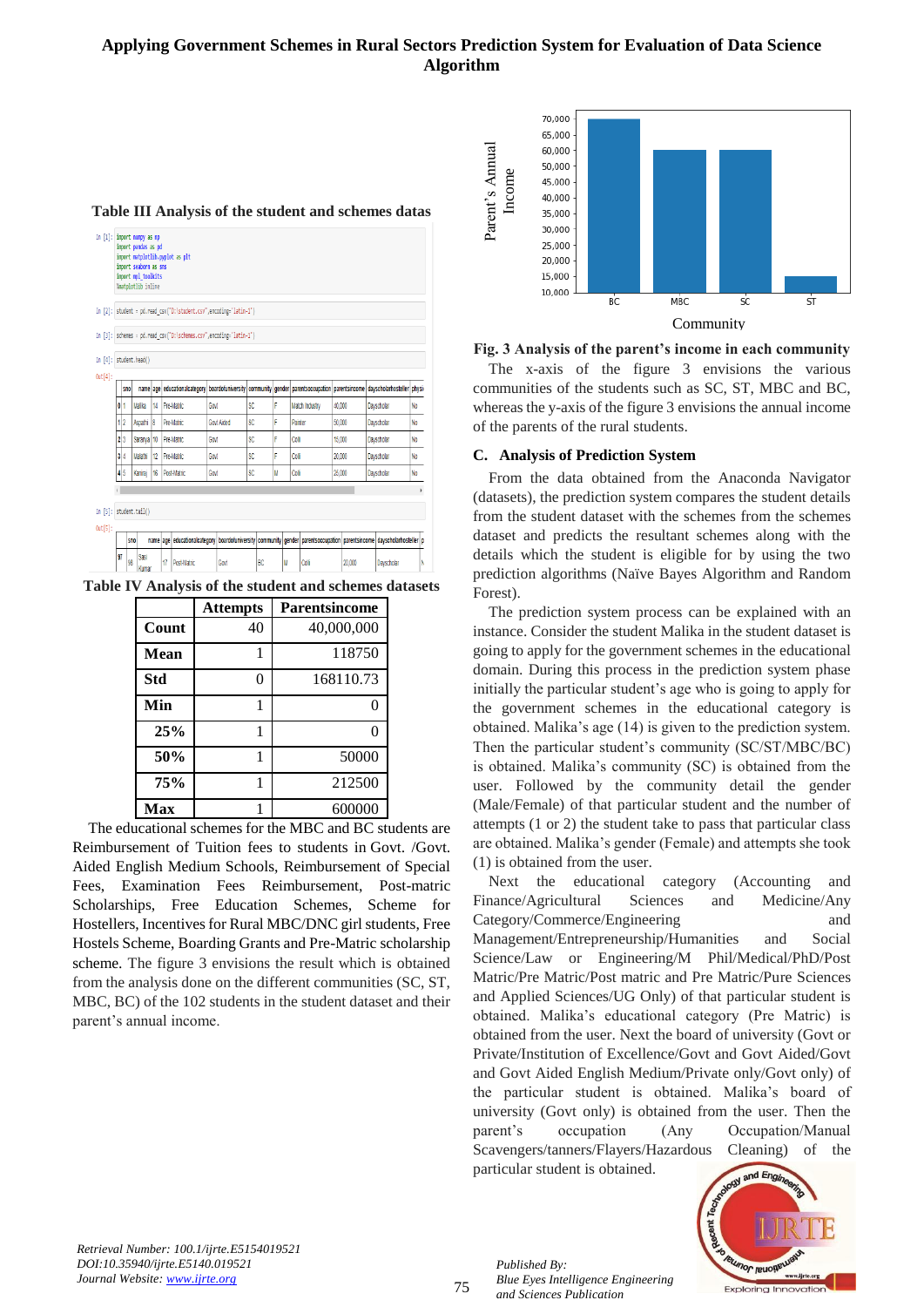Malika's parent is working in a match industry therefore; the parent's occupation is given as Any Occupation to the prediction system. Next the annual income of the parent of that particular student is obtained. The annual income of Malika's parent (40000) is given to the prediction system. The next detail the prediction system is in need of is whether the particular student is a day scholar or hosteller. Malika's detail (day scholar) is given to the prediction system. The next detail the prediction system is in need of is whether the particular student is physically challenged or not. Malika's detail (not physically challenged) is given to the prediction system. The next detail the prediction system is in need of is whether the particular student is from a farmer family or not.

Malika's detail (not from a farmer family) is given to the prediction system. Finally, the prediction system is in need of whether that particular student is girl student or not, if so she will get a girl preference quota. Since Malika is a girl student Malika's detail (girl student) is given to the prediction system.

Finally, the model is trained for the given inputs using the prediction algorithm and the output classes are predicted successfully. According to the input details given for the student Malika the predicted scheme for that student is Reimbursement of Tuition fees to students in Govt./Govt. Aided English Medium Schools and the scholarship amount predicted for that particular scheme is 25000.0 per year.



**Fig. 4 Output of the Prediction System (Naïve Bayes Algorithm)**



**Fig. 5 Output of the Prediction System (Random Forest Algorithm)**



**Fig. 6 Output of the Prediction System (Support Vector Machine (SVM) Algorithm)**

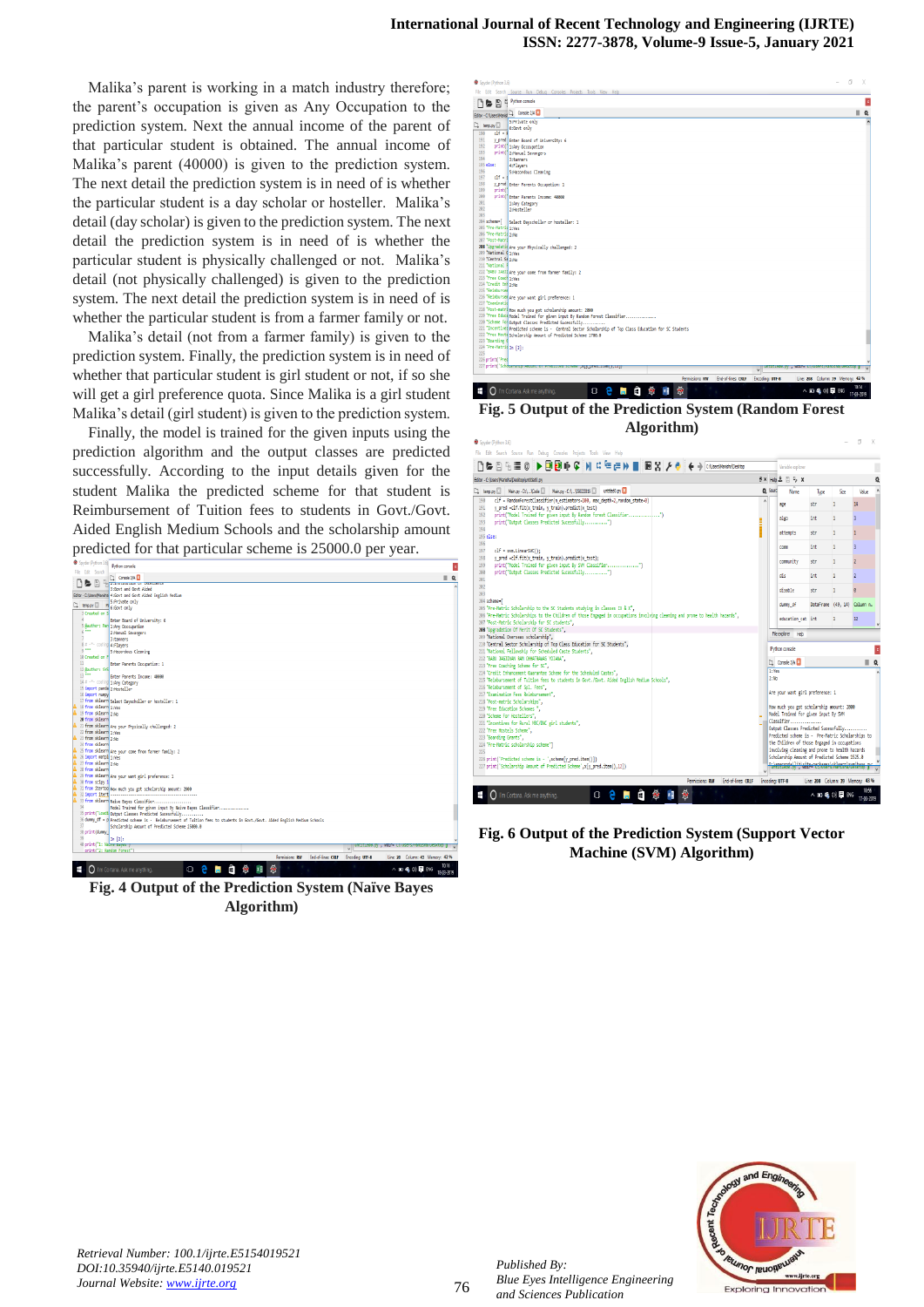| <b>Input Attributes</b>     | <b>Sample</b>  | Output of                     | <b>Output of</b>                                  | <b>Output of Support Vector Machine</b>                                        |
|-----------------------------|----------------|-------------------------------|---------------------------------------------------|--------------------------------------------------------------------------------|
| from the user               | Input          | <b>Naïve Bayes</b>            | <b>Random Forest</b>                              |                                                                                |
|                             |                | <b>Algorithm</b>              | Algorithm                                         |                                                                                |
| Age                         | 14             |                               |                                                   |                                                                                |
| Community                   | <b>SC</b>      | Predicted<br>Scheme is-       | Predicted Scheme is-                              | Predicted<br>Scheme is-                                                        |
| Gender                      | Female         | Reimbursement                 | <b>Central Sector</b><br>Scholarship of Top class | Pre Matric Scholarship for the children<br>of those who engaged in occupations |
| Attempts                    | $\mathbf{1}$   | of Tuition fees               | education for SC                                  | involving cleaning and prone to health                                         |
| Educational                 | Pre Matric     | to students in<br>Govt./Govt. | students                                          | hazards                                                                        |
| Category                    |                | Aided English                 |                                                   |                                                                                |
| <b>Board of University</b>  | Govt Only      | Medium<br>Schools             |                                                   |                                                                                |
| Parent's                    | Match          |                               |                                                   |                                                                                |
| Occupation                  | Industry(Any   |                               |                                                   |                                                                                |
|                             | Occupation)    |                               |                                                   |                                                                                |
| Parent's Income             | 40000          |                               |                                                   |                                                                                |
| scholar<br>Day<br><b>or</b> | Day scholar    | Scholarship<br>Amount of      | Scholarship Amount of<br>Predicted Scheme-        | Scholarship Amount of Predicted<br>Scheme-                                     |
| Hosteller                   |                | Predicted                     |                                                   |                                                                                |
| Physically                  | No             | Scheme-                       | 1700.0                                            | 1525.0                                                                         |
| Challenged or Not           |                | 25000.0                       |                                                   |                                                                                |
| Farmer Family or            | N <sub>o</sub> |                               |                                                   |                                                                                |
| <b>Not</b>                  |                |                               |                                                   |                                                                                |
| Girl Preference or          | Yes            |                               |                                                   |                                                                                |
| <b>Not</b>                  |                |                               |                                                   |                                                                                |

## **Table V Comparison of Naïve bayes algorithm, Random Forest algorithm and Support Vector Machine's (SVM)**

## **prediction system Table VI ANOVA result**

| <b>ANOVA</b>     |           |    |           |         |          |         |  |  |  |  |
|------------------|-----------|----|-----------|---------|----------|---------|--|--|--|--|
| Source of        |           |    |           |         |          |         |  |  |  |  |
| <b>Variation</b> | <b>SS</b> | df | <b>MS</b> | F       | P-value  | F crit  |  |  |  |  |
|                  |           |    | 4.90322   | 6.33333 |          | 1.82213 |  |  |  |  |
| <b>Rows</b>      | 152       | 31 | 6         | 3       | 8.16E-07 |         |  |  |  |  |
|                  |           |    |           |         |          | 4.15961 |  |  |  |  |
| <b>Columns</b>   | 3600      |    | 3600      | 4650    | 2.4E-35  |         |  |  |  |  |
|                  |           |    | 0.77419   |         |          |         |  |  |  |  |
| <b>Error</b>     | 24        | 31 | 4         |         |          |         |  |  |  |  |
|                  |           |    |           |         |          |         |  |  |  |  |
| <b>Total</b>     | 3776      | 63 |           |         |          |         |  |  |  |  |

The table IV envisions the comparison between the outputs of the three algorithms (Naïve Bayes, Random forest and Support Vector Machine (SVM)) while the same sample input is given to the prediction system of the three algorithms.

The output, predicted scheme predicted by the Naïve Bayes Algorithm is Reimbursement of Tuition fees to students in Govt. /Govt. Aided English Medium Schools and the scholarship amount of the predicted scheme is 25000.0 per year with an accuracy value 0.72. Similarly the output, predicted scheme predicted by the Random Forest Algorithm is Central Sector Scholarship of Top class education for SC students and the scholarship amount of the predicted scheme is 1700.0 per month with an accuracy value 0.69. Since the accuracy value of the Naïve bayes algorithm's output is greater than the Random Forest Algorithm's output and the Support Vector machine's (SVM) output, the Naïve Bayes

algorithm is concluded as the most efficient algorithm for the prediction system among the three algorithms.

*Retrieval Number: 100.1/ijrte.E5154019521 DOI:10.35940/ijrte.E5140.019521 Journal Website: www.ijrte.org*

*Published By: Blue Eyes Intelligence Engineering and Sciences Publication* 



77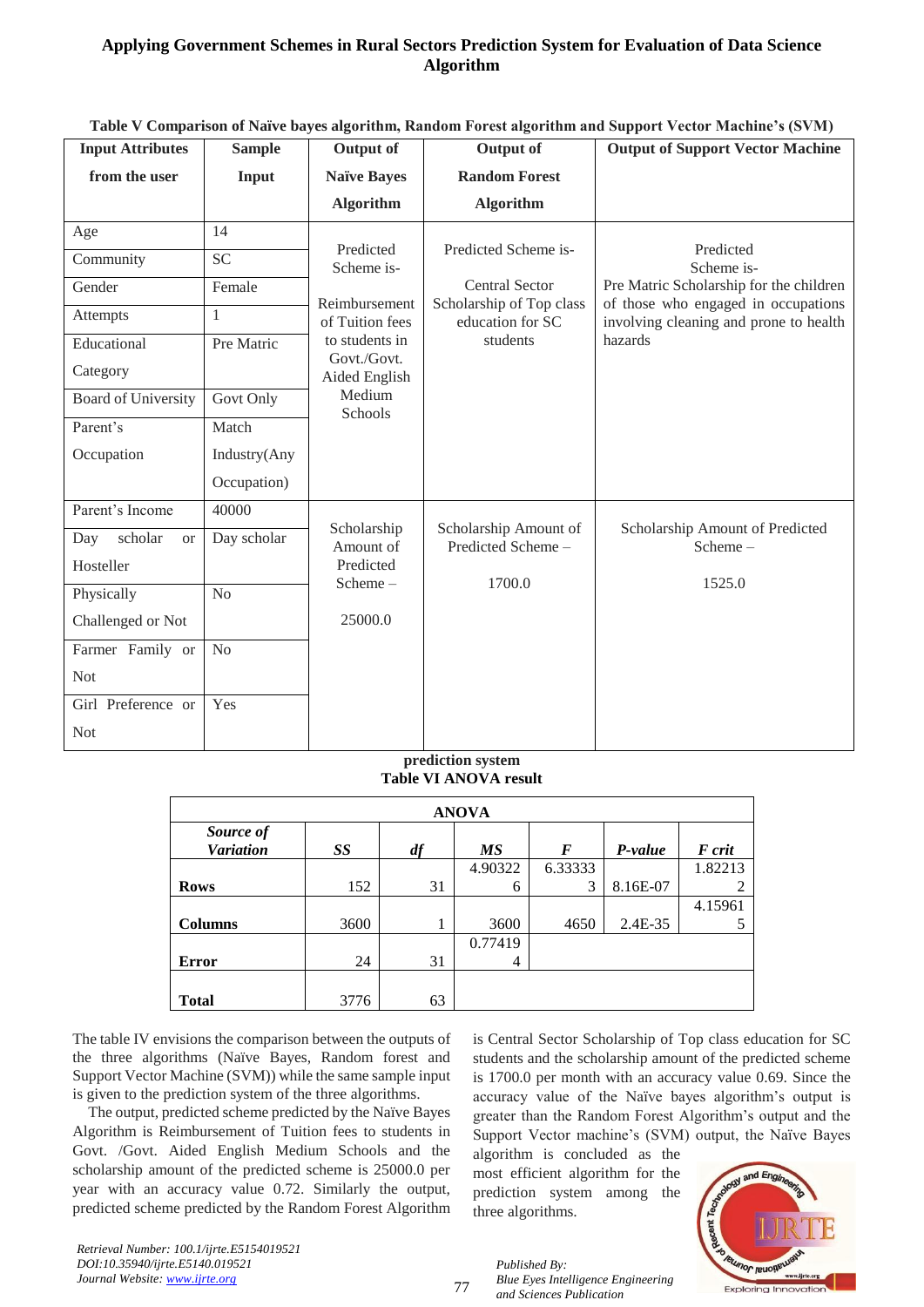## **International Journal of Recent Technology and Engineering (IJRTE) ISSN: 2277-3878, Volume-9 Issue-5, January 2021**

| Table VII t-Test: Faired Two Sample for Means |             |             |  |  |  |  |  |  |
|-----------------------------------------------|-------------|-------------|--|--|--|--|--|--|
|                                               | Variable 1  | Variable 2  |  |  |  |  |  |  |
| Mean                                          | 52.5        | 67.5        |  |  |  |  |  |  |
| <b>Variance</b>                               | 4.387096774 | 1.290322581 |  |  |  |  |  |  |
| <b>Observations</b>                           | 32          | 32          |  |  |  |  |  |  |
| <b>Pearson Correlation</b>                    | 0.867721831 |             |  |  |  |  |  |  |

| D. Data analysis                                     |  |
|------------------------------------------------------|--|
| <b>Table VII t-Test: Paired Two Sample for Means</b> |  |

With the help of the sample dataset taken the working of the prediction algorithm is discussed here. To comparing the results of both the prediction algorithm AVONA and posthoc tests are used.

For the table 5 F ratio=6.333333 and F critical value=1.822132, if the F ratio is larger than the F critical value then there is a statistically significant difference between Random Forest and naïve bayes. To find which prediction algorithm is efficient posthoc test is used. The result of the tool for the values in table 6 is given above. If tstat is greater than tcritical .Therefore, Random forest is efficient .Similarly remaining algorithms are analysed using ANOVA and posthoc test. From the results obtained by using ANOVA and posthoc test it is clear that Naïve Bayes algorithm is efficient than Random Forest.

## **VI. CONCLUSION**

The Indian government inaugurates numerous ambitious programs trying to make the country more harmonious, hence creating an aware situation among rural people is very important. Through this innovative proposal the maximum utilization of the government schemes will be possible. The rural people can effectively make use of all the schemes furnished by the government of India for their welfare to the maximum extent. The amount spent by government for the welfare schemes will yield a worthy outcome. Thus according to the saying "Developed Villages—Developed

Nation", India will move towards a prosperous future. In future this project can be enhanced by performing the prediction process for every government school students in a whole district.

#### **REFERENCES**

- 1. Deepika Bansal, Rita Chhikara, Kavitha Khanna, Poonam Gupta: "Comparative Analysis of Various Machine Learning Algorithms for Detecting Dementia"© 2018 The Authors. Published by Elsevier Ltd.
- 2. Anantvir Singh Romana: "A Comparative Study of Different Machine Learning Algorithms for Disease Prediction", International Journals of Advanced Research in Computer Science and Software Engineering ISSN: 2277-128X (Volume-7, Issue-7) (July 2017).
- 3. RaedShubair: "Comparative Study of Machine Learning Algorithms for Breast Cancer Detection and Diagnosis",The 2016 IEEE 5th International Conference on Electronic Devices, Systems, and Applications (ICEDSA'2016).
- 4. Krishna Prasad, B.D.C.N. Prasad, SagarYeruva: "A Comparative Study of Machine Learning Algorithms as Expert Systems in Medical Diagnosis (Asthma)",Purdue University, West Lafayette, USA.
- 5. GiorgioBiagetti<sup>,</sup>PaoloCrippa, LauraFalaschetti, GiuliaTanoni, ClaudioTurchetti: "A comparative study of machine learning algorithms for physiological signal classification",Under a Creative Commons license.
- 6. [Dazhong](http://manufacturingscience.asmedigitalcollection.asme.org/solr/searchresults.aspx?author=Dazhong+Wu&q=Dazhong+Wu) Wu, Connor [Jennings,](http://manufacturingscience.asmedigitalcollection.asme.org/solr/searchresults.aspx?author=Connor+Jennings&q=Connor+Jennings) Janis [Terpenny,](http://manufacturingscience.asmedigitalcollection.asme.org/solr/searchresults.aspx?author=Janis+Terpenny&q=Janis+Terpenny) [Robert](http://manufacturingscience.asmedigitalcollection.asme.org/solr/searchresults.aspx?author=Robert+X.+Gao&q=Robert+X.+Gao) X. [Gao](http://manufacturingscience.asmedigitalcollection.asme.org/solr/searchresults.aspx?author=Robert+X.+Gao&q=Robert+X.+Gao) and Soundar [Kumara:](http://manufacturingscience.asmedigitalcollection.asme.org/solr/searchresults.aspx?author=Soundar+Kumara&q=Soundar+Kumara) "A Comparative Study on Machine Learning Algorithms for Smart Manufacturing: Tool Wear Prediction Using Random" ,The American Society of Mechanical Engineers.

*Retrieval Number: 100.1/ijrte.E5154019521 DOI:10.35940/ijrte.E5140.019521 Journal Website: www.ijrte.org*

- 7. SonghuiRyu, Baijian Yang: "A Comparative Study of Machine Learning Algorithms and Their Ensembles for Botnet Detection", [Purdue University, West Lafayette, USA.](https://www.scirp.org/journal/articles.aspx?searchCode=Purdue+University%2c+West+Lafayette%2c+USA&searchField=affs&page=1&SKID=0)
- 8. Sebastian Raschka : "Model Evaluation, Model Selection, and Algorithm Selection in Machine Learning" , University of Wisconsin–Madison, Department of Statistics, November 2018.
- 9. Sabyasachi Mohanty, Amit K.Mishra, Dhruba C. Panda : " IgoSA- A novel framework for analysis of and facilitating government schemes, [2015 IEEE 2nd International Conference on Recent Trends in](https://ieeexplore.ieee.org/xpl/mostRecentIssue.jsp?punumber=7185253)  [Information Systems \(ReTIS\).](https://ieeexplore.ieee.org/xpl/mostRecentIssue.jsp?punumber=7185253)
- 10. R. S. Mohanty: "Rural development programmes in panchayati raj institutions (pris): An overview", Editors Note, p. 16, 2014.
- 11. (2015) Schemes national portal of india. [Online]. Available: <http://www.india.gov.in/my-government/schemes/>
- 12. R. Nayak, N. Saxena, and J. Farrington, Reaching the poor: "The influence of policy and administrative processes on the implementation of government poverty schemes in India." , Overseas Development Institute London, 2002.
- 13. G.-H. Kim, S. Trimi, and J.-H. Chung, "Big-data applications in the government sector," Communications of the ACM", vol. 57, no. 3, pp. 78–85, 2014.
- 14. Patrick Hall, Navdeep Gill, Mark Chan: "Practical Techniques for Interpreting Machine Learning Models: Introductory Open Source Examples Using Python, H2O, and XGBoost" ,H2O.ai, Mountain View, CA February 3, 2018.
- 15. Marco Tulio Ribeiro, Sameer Singh, and Carlos Guestrin.: "Why should I trust you?: Explaining the predictions of any classifier" ,In Proceedings of the 22nd ACM SIGKDD International Conference on Knowledge Discovery and Data Mining, pages 1135–1144.,ACM, 2016., URL http://www.kdd.org/kdd2016/papers/files/ rfp0573-ribeiroA.pdf.
- 16. Bharat R.Naiknaware, Seema Kawathekar, Sachin N.Deshmukh: "Sentiment Analysis of Indian Government Schemes Using Twitter Datasets" , IOSR Journal of Computer Engineering (IOSR-JCE) e-ISSN: 2278-0661,p-ISSN: 2278-8727, PP 70-78 [www.iosrjournals.org.](http://www.iosrjournals.org/)
- 17. Paul Akangah, Leotis Parrish, Andrea Ofori-Boadu and Francis Davis: "Predicting Academic Achievement in Fundamentals of Thermodynamics using Supervised Machine Learning Techniques", North Carolina A&T State University/ Kwame Nkrumah University of Science & Technology.
- 18. Nithyassik, B., and Nandhini, D. E. C.: "Classification Techniques in Education Domain", International Journal on Computer Science and Engineering, 2010, pp. 1647-1684.
- 19. Martin Grohe RWTH Aachen: "Machine Learning and Algorithmic Model Theory", Rwthaachen University.
- 20. Harshad M. Kubade: "[The Overview of Bayes Classification](https://www.academia.edu/37030170/The_Overview_of_Bayes_Classification_Methods)  [Methods](https://www.academia.edu/37030170/The_Overview_of_Bayes_Classification_Methods)", Published in International Journal of Trend in Scientific Research and Development (ijtsrd), ISSN: 2456-6470, Volume-2 | Issue-4, June 2018, URL: [http://www.ijtsrd.com/papers/ijtsrd15750.pdf.](http://www.ijtsrd.com/papers/ijtsrd15750.pdf)

### **AUTHORS PROFILE**



**Dr.S.Maheswari** is working as an Associate Professor at National Engineering College, Kovilpatti, India. She has received PhD from, Anna University; Chennai.Her area of interest includes Semantic web service selection and machine learning concepts. Her current research focuses on Semantic web service selection, Machine

learning and Computer Networks. She has published papers in national/international journals and conferences and a Reviewer of international journals.



**Mrs.S.Kalaiselvi** received her M.E Degree in Computer Science and Engineering from National Engineering College, Kovilpatti. She is pursuing her Ph.D in Anna University, Chennai. Her research interests include Iage analysis, Remote sensing, Machine Learning and soft computing.

*Published By: Blue Eyes Intelligence Engineering and Sciences Publication* 



#### 78